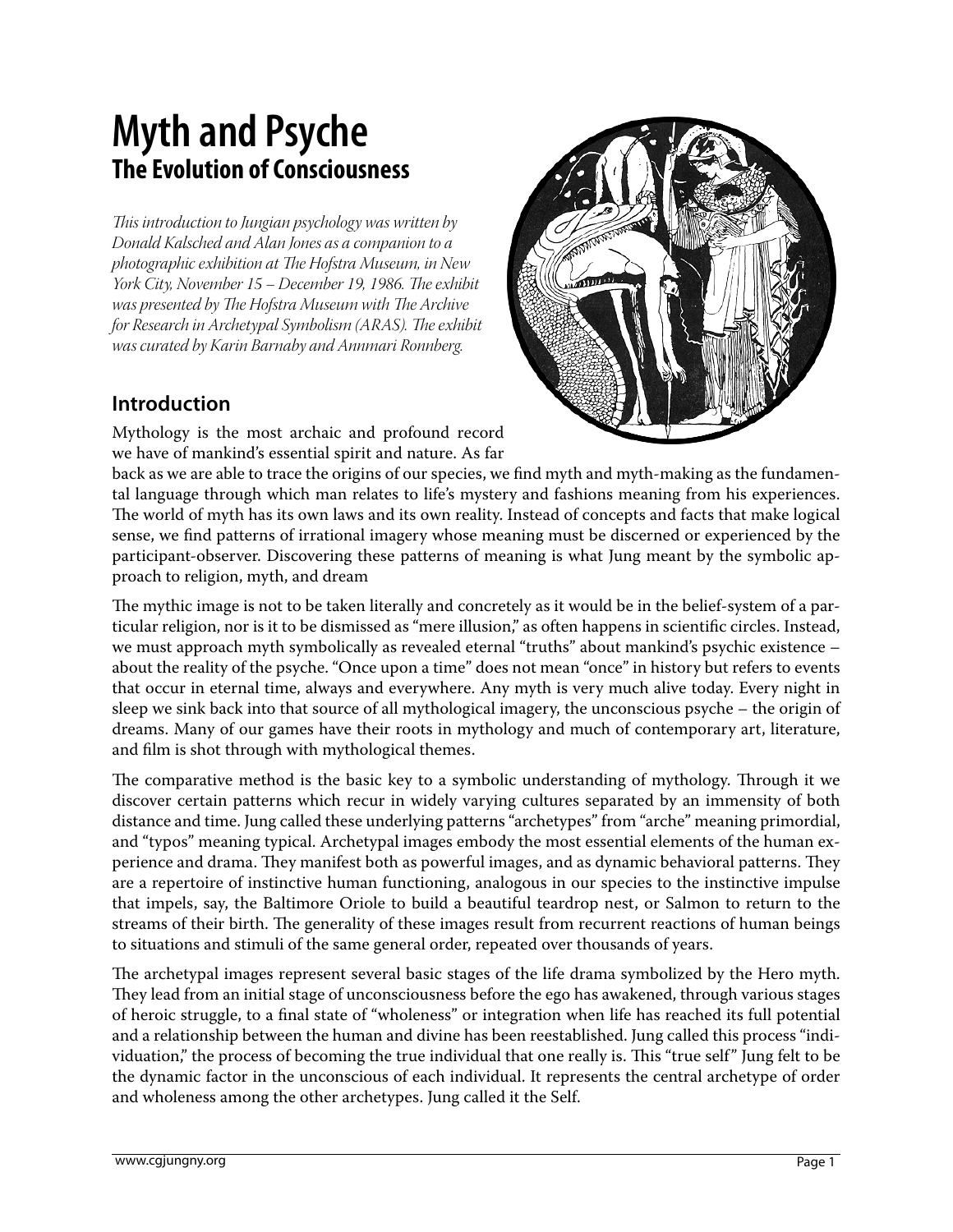## **The Original Embryonic State**

In the beginning of many creation myths is an image of an original state of perfection, wholeness, and beatific containment. This is often represented as a containing circle, cave, pool, or sphere. The predominant archetypal symbol is that of the primordial Earth Goddess – the Great Mother with her nourishing and protective womb. Many other symbols express this archetype. Anything large and embracing or containing, such as a vessel, that enwraps, shelters, and preserves something small and fragile partakes of this "primordial mother" One very common symbol is the uroborus, the snake with its tail in its mouth. These symbols express a paradisal state prior to any degree of self-sufficiency and autonomy. The Garden of Eden, and the Golden Age when mankind lived in union with the gods, partaking of divine fullness and totality, are other common motifs of this psychological condition. In the biological life of the individual this symbolism corresponds not only to the pre-natal gestation of the embryo in the mother's uterus, but to the state of the newborn's total dependence upon the mother.



Psychologically, these symbols express the stage when the ego is only a potential, or when the ego is dominated by the universal instinctual patterns of human response to the world, or a condition when little or nothing of a uniquely personal value is expressed by the individual.

#### **Separation, Creation, and the Birth Of Consciousness**

Comparative mythology teaches us that there is always a creative tension or urgency in the original embryonic state which leads to trouble. The great uroboric round breaks open and light is born into the world. A typical personification of this impulse is the snake that tempts Eve to violate her passive containment in the Garden, or the shadowy figure or animal in Fairy Tales that tempt the hero or heroine to break the status quo and do something "evil," i.e., individual. Such acts result in expulsion from paradisal condition. The protection of childhood, as well as the contentment with the past or with what has been achieved, are types of a paradise that are lost when life calls for a new adaptation.



This process begins with a cataclysmic *separation*. In myth it is often imaged as the separation of the world Parents. Father Sky and Mother Earth hold each other in an embrace and the world is left in darkness. The children born between them must thrust them apart, despite their parents' protesting cries and groans. Only then does light enter the world. This light symbolizes consciousness. Only in the light of consciousness can man *know*. Yet the acquisition of consciousness is a Promethean act subjecting the hero to the danger of inflation and retribution. For stealing fire from the Gods Pro-

metheus was chained to a rock where an eagle ate his liver every night; when Icarus flew too high on his man-made wings, their wax melted and he plunged to his death in the sea. As a bearer of light, the hero is willing to face these dangers, despite the awareness of his aloneness, individuality, and mortality, in order to carry development further.

However, once the apple is eaten the world falls into opposites, and "good" and "evil" are assigned their place in the world. The Great Good Mother shows her dark aspect, the hateful or Terrible Mother, while the creative Father now sits opposite the Destructive Father, and brothers kill each other in the name of love, and the world is alternately either an enchanted or persecutory place.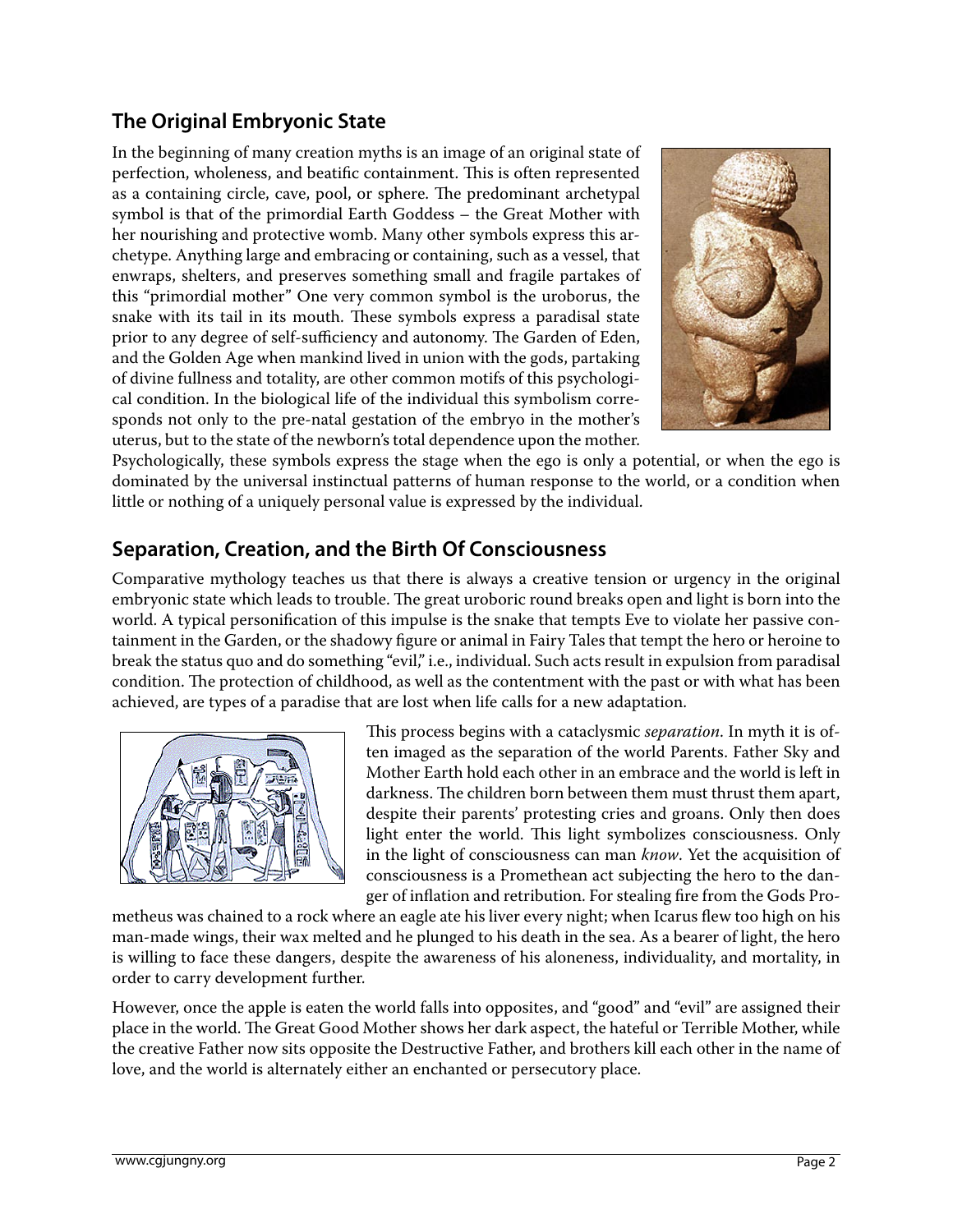## **The Hero Myth: Birth, Call, Journey**

The hero myth symbolizes that personality formation occurs only through struggle, suffering, and sacrifice. The hero's triumphs and defeats are the paradigms of the individual's confrontation with the challenges of his or her own individual life – no matter how mundane or exalted. The birth of the hero usually occurs in humble surroundings such as a manger or cave, but it is always extraordinary in some way. Often there is a special light around the child, or the child is perceived to be a threat to the King. Frequently, the hero has two fathers – his personal father and a "higher" father. Often the mother is a virgin, and the hero's conception is of divine origin. The hero thereby inherits a dual nature. He is a human being like everyone else, yet at the same time he feels himself to be an outsider, a stranger to the community. He does not fit in, and discovers within himself something that sets him apart, such as his prophetic powers, healing abilities, or creative powers. These lead him to extraordinary deeds.

The heroic adventure often begins with some message or "call" from a miraculous source. A frog talks to the princess, or Moses confronts a burning bush, or an empty rice bowl floats upstream (Buddha), or there is an annunciation in a dream. The call often comes at an important moment. Old



life values have often been outgrown and a certain sterility has set in. Parsifal's quest for the Holy Grail was set in motion by the Fisher King's realm having become a wasteland. Whatever its form, the call awakens the hero to his or her special destiny.

### **The Hero Myth: The Dragon Fight and Redemption of the Feminine**



In the fight with the dragon the hero battles the regressive forces of the unconscious which threaten to swallow the individuating ego. The forces, personified in figures like Circe, Kali, medusa, sea serpents, Minotaur, or Gorgon, represent the Terrible side of the Great Mother. The Hero may voluntarily submit to being swallowed by the monster, or to a conscious descent into Hades so as to vanquish the forces of darkness. This mortifying descent into the abyss, the sea, the dark cave, or the underworld in order to be reborn to a new identity expresses the symbolism of the night-sea journey through the uterine belly of the monster. It is a fundamental theme in mythology the world over – that of death and rebirth. All initiatory rituals involve this basic archetypal pattern through which the old order and early infantile attachments must die and a more mature and productive life be born in their place.

The mythological goal of the dragon fight is almost always the virgin, the captive, or more generally, the "treasure hard to attain." This

image of the vulnerable, beautiful, and enchanting woman, guarded by and captive of a menacing monster gives us a picture of the inner core of the personality and its surrounding defenses. The hero's task is to rescue the maiden from the grasp of the monster and, ultimately, to marry her and establish his kingdom with her. This dragon fight and liberation of the captive is the archetypal pattern that can guide us through those major transitional passages in our personal development where a rebirth or reorientation of consciousness is indicated. The captive represents the "new" element whose liberation makes all further development possible.